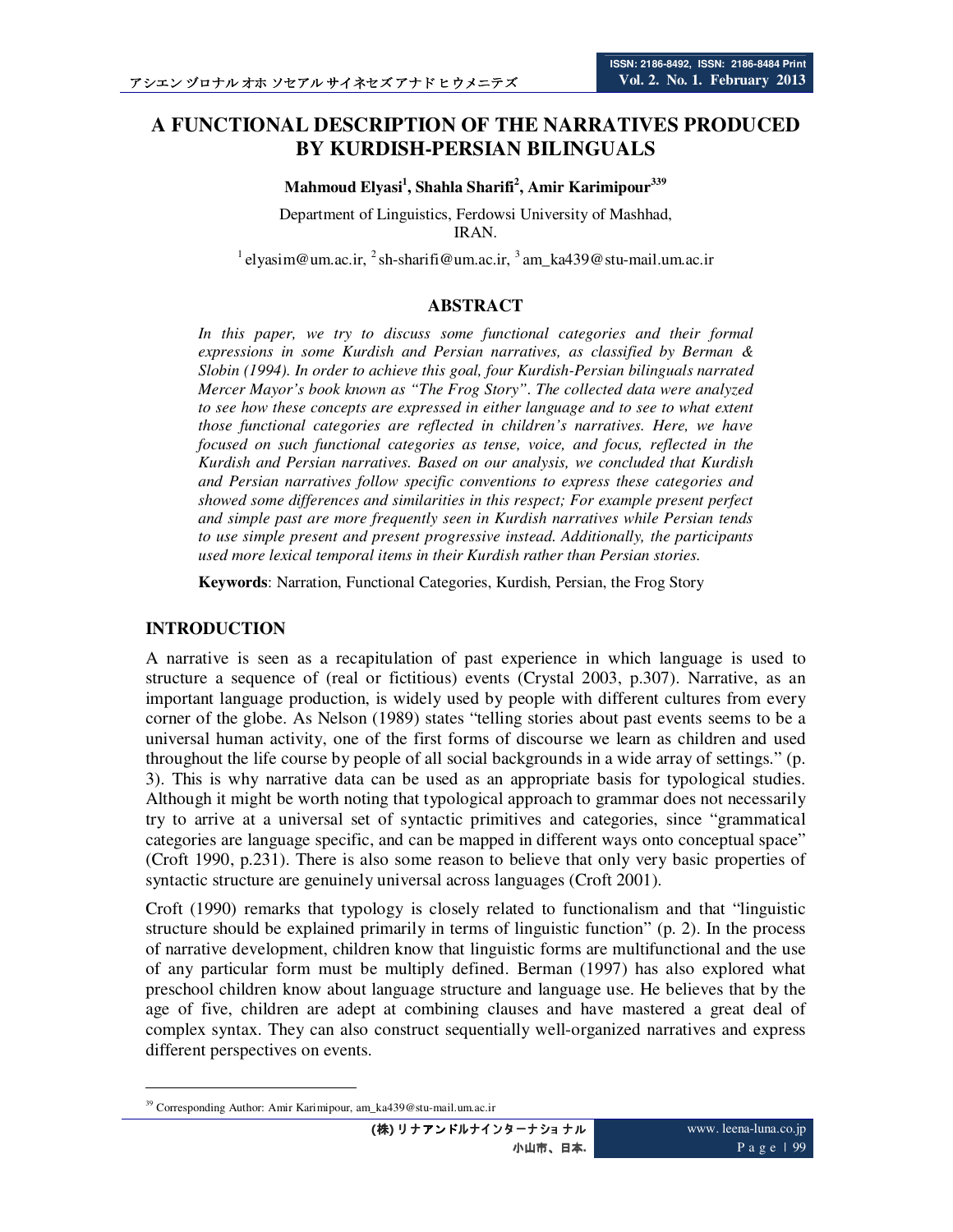Berman and Slobin (1994) also maintain that in the light of a cross-linguistic developmental approach, and with an emphasis on the functional categories and their related forms in different languages, we might get to a more justifiable framework for theoretical grounds in typology, and to a better understanding of principles of language universals. In this article, we have made use of Berman and Slobin's (1994) framework which focuses on the relationship between functional categories and their formal expression. We analyzed the narratives produced by four nine-year-old Kurdish-Persian children to show the way different linguistic categories are produced.

Narrative production is a popular topic discussed by many scholars. Tannenbaum, et al (2007) conducted a study with a Jewish community in Jerusalem, Israel. They stated that the racial segregation within the community was manifested in their language. In other words, this group used only Yiddish in daily communication, while they referred to Hebrew, as a sacred official language. The participants were asked to write a story in Hebrew about a good event that had happened to them. Their analysis revealed developmental changes in most of the linguistic measures examined — text length, language productivity, and lexicon in the narrative text production. Kaderavek & Sulzby  $(2000)$  believe that narrative ability is an important predictor of school success for older children with language impairment. The authors extended the inquiry to preschool children by analyzing oral narratives and "emergent storybook reading" (retelling of a familiar storybook) by two groups of children (half with, and half without language impairment) age  $2$ ; 4 (years; months) to 4; 2. Comparative analyses of the two narrative genres using a variety of language and storybook structure parameters revealed that both groups of children used more characteristics of written language in the storybook readings than in the oral narratives, demonstrating that they were sensitive to genre differences. The children with language impairment were less able than children developing typically to produce language features associated with written language. Kaderavek, et al (2004) examined aspects of self-assessment, a metacognitive ability, and oral narrative production in 401 children between 5 and 12 years of age. Analysis of the data demonstrated that older children were more accurate than their younger peers in their ability to selfevaluate narrative performance. Blavin (2000) discusses developmental aspects of the ellipsis of core lexical argument in Warlpiri children's narratives. Analysis of the stories showed a high percentage of null arguments in the youngest children's stories. The lowest percentage of null arguments was from the seven-year- to eight-year-olds. The older children showed greater flexibility in the ellipsis or overt expression of lexical arguments. Ordonez (2004) took a first general look at the effects of a type of bilingual education on the Spanish and English oral narrative proficiency of fifteen-year-old adolescents.

### **An Introduction to Kurdish**

Kurdish as a new western Iranian language has speakers dispersed within broad regions of Iran, from west (Kurdistan, Kermanshah and Ilam) to the east (Khurasan), (Gunter: 2004, xxv-xxvi). This language has two main dialect groups. The northern group spoken from Mosul, Iraq, into the Caucasus, is called Kurmānji; in Turkey, Hawar (Turkized Latin) characters are used in the written form (Britannica).

Ilami, a less studied dialect, is one of the Kurdish varieties, and is widely spoken in Ilam, a small mountainous city located in the west of Iran. Ilami shares some features with Kermanshahi and Kalhori, unlike most Kurdish varieties, this dialect has no ergative system (Kalbassi, 2010).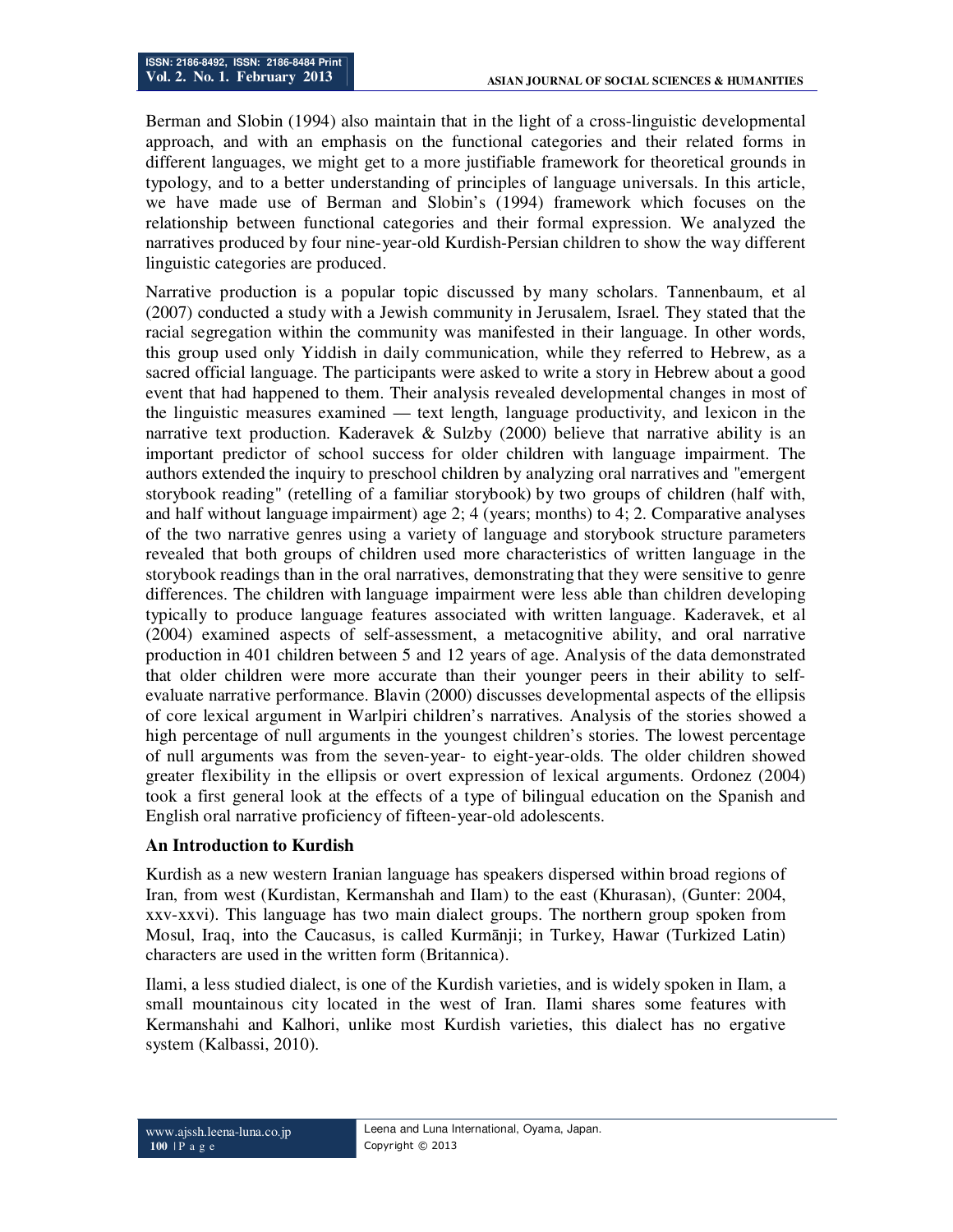## **THEORETICAL FRAMEWORK**

In order to get to some objective criteria for a narrative, and to be able to have a better assessment of narrative discourses and thereby to get to a more comprehensive definition of a proficient narrator, Berman and Slobin (1994) focus on 'form' and 'function', stating that form and function interact in development. They emphasize that the development of linguistic forms has to be studied within a functional framework. (Elyasi 2006)

This aforementioned framework consists of several components. Berman & Slobin (1994, p.19) enumerated and explained these elements as:

### **Temporality**

It refers to the expression of the location of events on the timeline, temporal relations between events, and temporal constituency of events by means of such tools as tense/aspect marking on verbs, lexical marking of aspect (particles, verbs, adverbs), and temporal conjunction and subordination.

### **Event Conflation**

It is the encoding of components of events in relatively compact or expanded expressions by means of such instruments as verbs and satellites (especially verbs of motion and locative particles), ad positional phrases, and nonfinite verb forms (participles, gerunds).

#### **Perspective**

It is the choice of topic and focus, foreground and background, agent-patient relations by means of such tools as voice alternations of verbs (active, passive, middle), pragmatic wordorder variation, reference form (NP, pronoun, zero), and topic markers.

### **Connectivity**

It refers to "knitting the fabric" of narrative discourse by means of such instruments as syntactic conjunction and subordination (subordinating conjunctions, relative clauses), nonfinite verb forms, nominalization, and topic ellipsis.

### **METHODOLOGY**

In this research, four Kurdish-Persian bilinguals (9 year-old) participated. It should be noted that Kurdish is the first language of these bilinguals, and they have learnt Persian in school as the second language. Having reviewed the pictures for five minutes, participants started narrating the story in Kurdish and Persian, respectively. A small tape recorder was used to record their productions. The next step was to transcribe the texts by using IPA symbols. Finally, these transcriptions were analyzed based on the four above-mentioned components.

The instrument used in this study was Mercer Mayor's wordless story known as "The Frog Story" consisting of 24 wordless pictures, published in 1960. According to Berman and Slobin (1994), this pictorial storybook has rapidly become a 'worldwide research tool'.

### **DATA ANALYSIS**

In this section, the relevant Kurdish and Persian examples elicited from the children's narratives are presented. For more convenience, English literal and exact translations are given for each statement. Then we discuss and compare these instances within different functional framework components. It should be noted that, the analysis of Kurdish data is based one of the authors' linguistic intuition.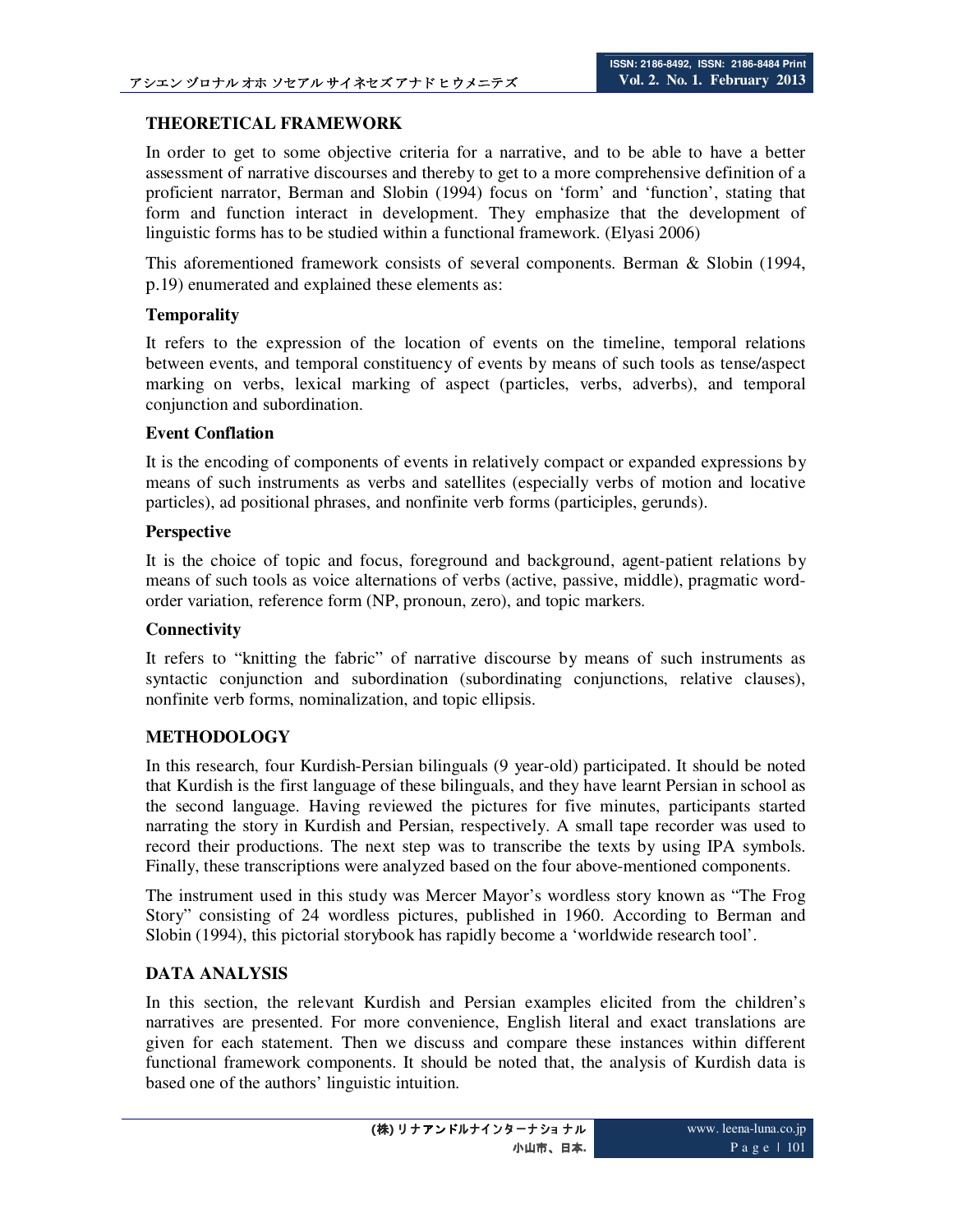### **Temporality**

As it was mentioned, tense, aspect and lexical items showing time are classified in this category. Here, we want to know which tenses, aspects and lexical items are mainly used in the children's narratives.

### *Tense/Aspect*

As we analyze the data, we can see that the basic tenses used in Kurdish narratives are present with perfect aspect, simple past and less remarkably present with progressive aspect:

Present perfect: jæ jegəlæ kor bijæ, je gəlæ qurwaqæ da to analga qurwaqæ gomaw bijæ.

This one boy been has, one frog has have then frog lost been have.

*There have been a boy with a frog, he has lost his frog.* 

Simple past: deræ kɔræ dæ bɑnə dɑræ kæftæ xwɑr.

Here boy the from on tree fell down.

*Here the boy fell down.* 

Present progressive: deræ kɔræ dere t͡ʃu tɑ bənuregæ nɑmə kwənɑgæ

Here boy the is going to see inside hole the.

*Here the boy goes to see inside of the hole.* 

While analyzing Persian versions, we can figure out that, simple present and present progressive tenses are the most frequently used tenses/aspect seen in bilinguals' stories:

Simple present:  $\ln \widehat{d}_3$ a pesære mire pi $\int$ e  $\frac{1}{\sqrt{d}}$ e  $\frac{d}{d}$ 

Here boy the goes next to frog the.

*The boy goes toward his frog.* 

Present progressive: bæd ind͡ʒa pesære dare ba sægeʃ bazi mikone.

Then here boy the is with dog his playing *The boy is playing with his dog.* 

# *Lexical Markings*

Sometimes lexical/functional items can show temporality. In Kurdish and Persian narratives, some adverbs were used to play this role:

Adverbs: [bæd], [əmd͡ʒɑ], [egəl]= Then

[wæxtegə]= when [ʃuwæki]= morning  $[$ [ $\alpha$ w]= night [hæjægə]= as soon as

a. bæd: ʃuwæki kɔræ dæ xɑw æɭəsɑgæ **bæd** qurwɑqæ nijæse

Morning boy the from sleep woken has then frog the not is. *In the morning, the boy gets up and cannot find his frog.* 

b. əmd͡ʒɑ: ....**əmd͡ʒɑ** hæ fere kərdənæ.

Then everywhere searched have.

*They search everywhere to find the frog.*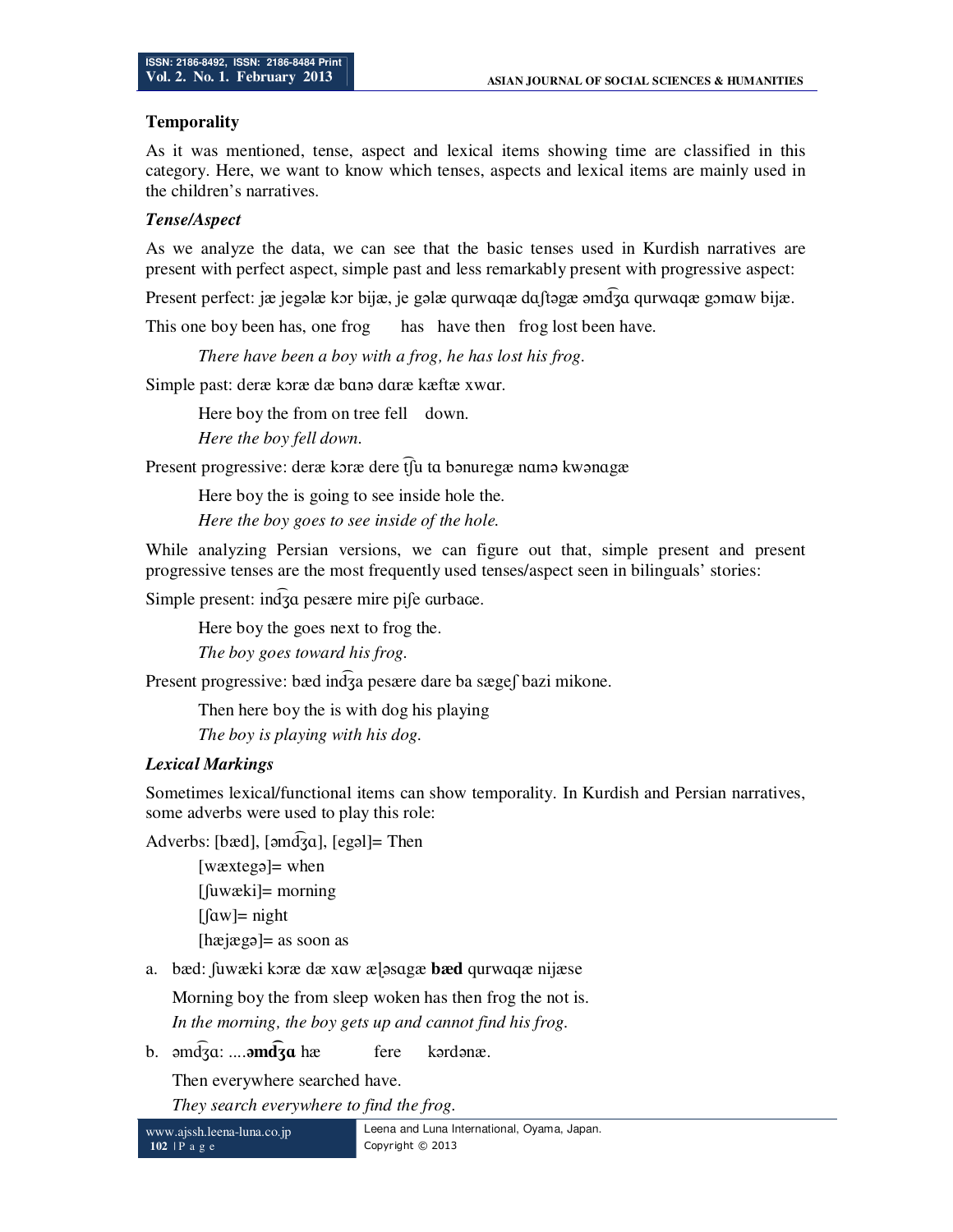- c. egəl: **egəl** nɑnæ ʃunə sægæ. Then chased dog the. *They (bees) chased the dog.*
- d. wæxte: **wæxte** nure dine kælagæ. When look he see he deer is. *When they look carefully, they understand that it is a deer.*
- e. ʃuwæki: **ʃuwæki** kɔræ dæ xɑw æɭəsɑgæ bæd qurwɑqæ nijæse. Morning boy the from sleep woken has then frog the not is. *In the morning, the boy gets up and cannot find his frog.*
- f. ʃɑw: **ʃɑw** bijæ sæg u kɔræ xæftənæ. Night been have dog and boy the slept have. *At night, the boy and his dog are asleep.*
- g. hæjægə: **hæjægə** dərɑtən sægæ wɑj. As soon as come out dog the fled. *As soon as they come out, the dog fled.*

Persian narratives are not as rich as Kurdish productions (in terms of variation):

[bæd] (then), [fæb] (night), [tɑ] (as soon as) are the only temporal items seen in Persian stories.

a. bæd: **bæd** ind͡ʒa pesære ʃiʃæro æz sære sægeʃ mikeʃe

Then here boy the glass the from head of dog the draw *Here, the boy draws the glass to help the dog.* 

b. ʃæb: **ʃæb** ke miʃe ɢurbaɢe færar mikone

Night become frog flee *The frog fled at night.* 

c. tɑ: **tɑ** zæmburɑro did færar kærd.

As soon as bees saw fled.

*As soon as it saw the bees, ran away.* 

# **Event Conflation**

Event conflation deals with satellite-framed or verb-framed constituents. We will see that which one is more commonly used in Kurdish stories. It seems that bilingual children tend to use compact expressions in their narratives more significantly than verbs:

a. sægæ dæ dæsə zæmburelæ **wɑj.** 

Dog the from hand of bees fled.

*The dog could escape when it saw the bees.* 

b. deræ kɔræ dere **t͡ʃu** tɑ bənuregæ nɑmə kwənɑgæ.

Here boy the is going to see inside hole the. *Here the boy goes to see inside the hole.*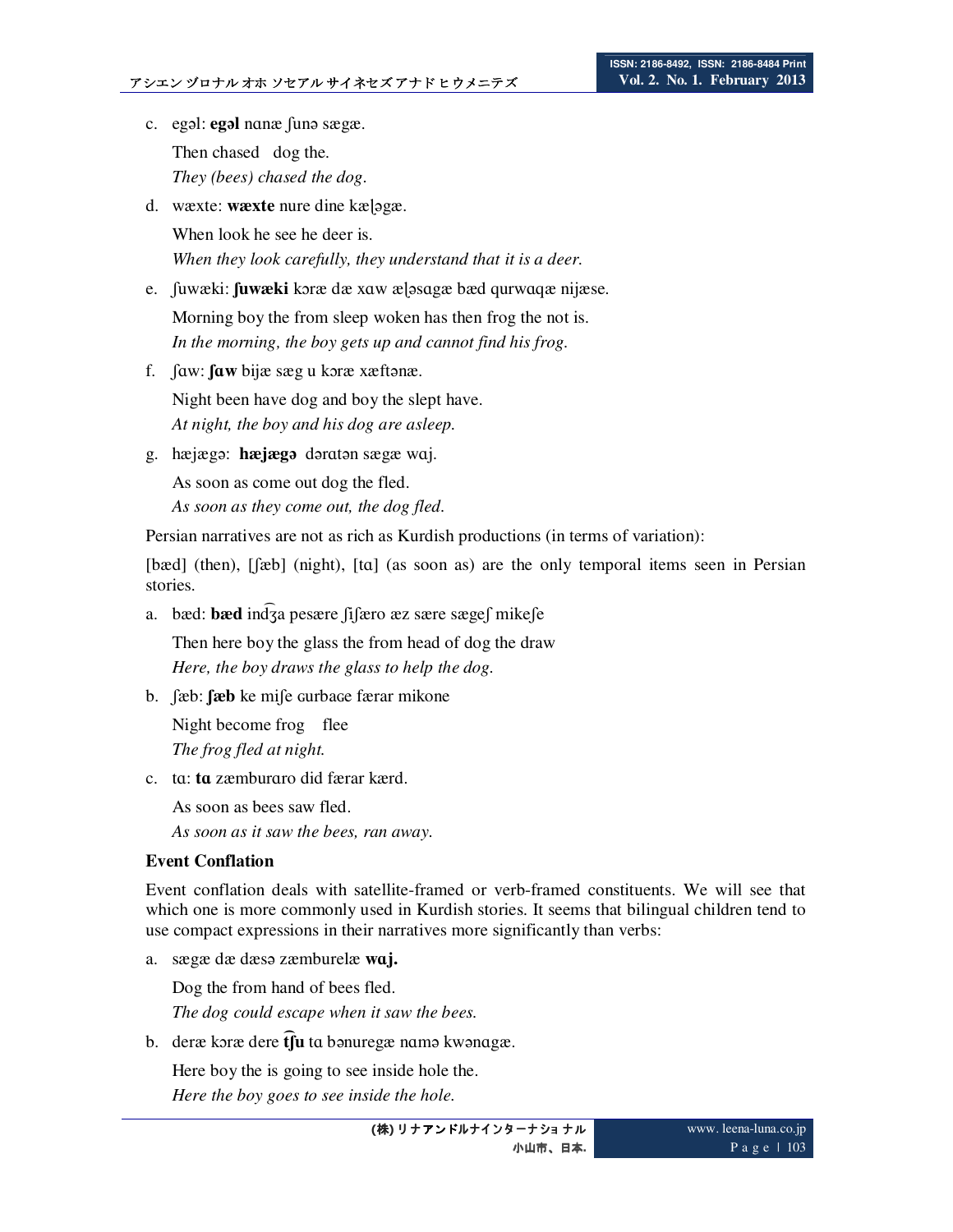As it is clear, a bundle of information like, temporality, manner and direction is packed into the verbs.

**wɑj**: a. simple past

 b. to flee rapidly c. to flee straight

**t͡ʃu**: a. simple present

b. progression

It does not mean that, no satellite is seen in Kurdish stories. In the following example [**dær**] adds locative/directional information to the verb.

## c. zæmburelæ dæ nɑmə lɑnæ **dərɑtənæ dær**

Bees the from hive the came out.

*The bees came out of hive.* 

Unlike Kurdish, expanded expressions are more significantly used in the Persian narratives. Have a look at the following examples:

d. ind͡ʒa sæge æz deræxte **mi-re** bala

Here dog the from tree the climb.

*The dog climbs the tree.* 

e. pesære **mi-j-ofte** pajin

Boy the the fall down.

*The boy falls down* 

It should be noted that, [**mi**] in the examples mentioned above is used to express progression and Kurdish lacks this inflectional morpheme as a satellite. Furthermore, [**bala**] and [**pajin**] add locative information to the Persian verbs.

# **Perspective**

Perspective is concerned with the focalization of the agent(s) and patient(s) in "The Frog Story". We try to represent how sentences are ordered in the narrated stories to focalize these thematic roles. Several strategies have been found for focalizing different items in the Kurdish and Persian narratives

# *Voice*

We recognized that bilinguals used relatively more passive sentences to focalize patient and experiencer when the code was Kurdish:

a. kɔræ (= patient) zæxmijɑw bi. boy the wounded became. *The boy was injured.*  b. zæmburelæ (= experience) æsæbɑnijɑw bin bees the angry became. *The bees got angry.* 

In these sentences [kɔræ] and [zæmburelæ] are focalized, because they are mentioned at the beginning of the sentences. Examples found in Persian are a mixture of active and passive sentences too:

c.  $in\overline{dg}$ a(= location) pesære zæxmi mife.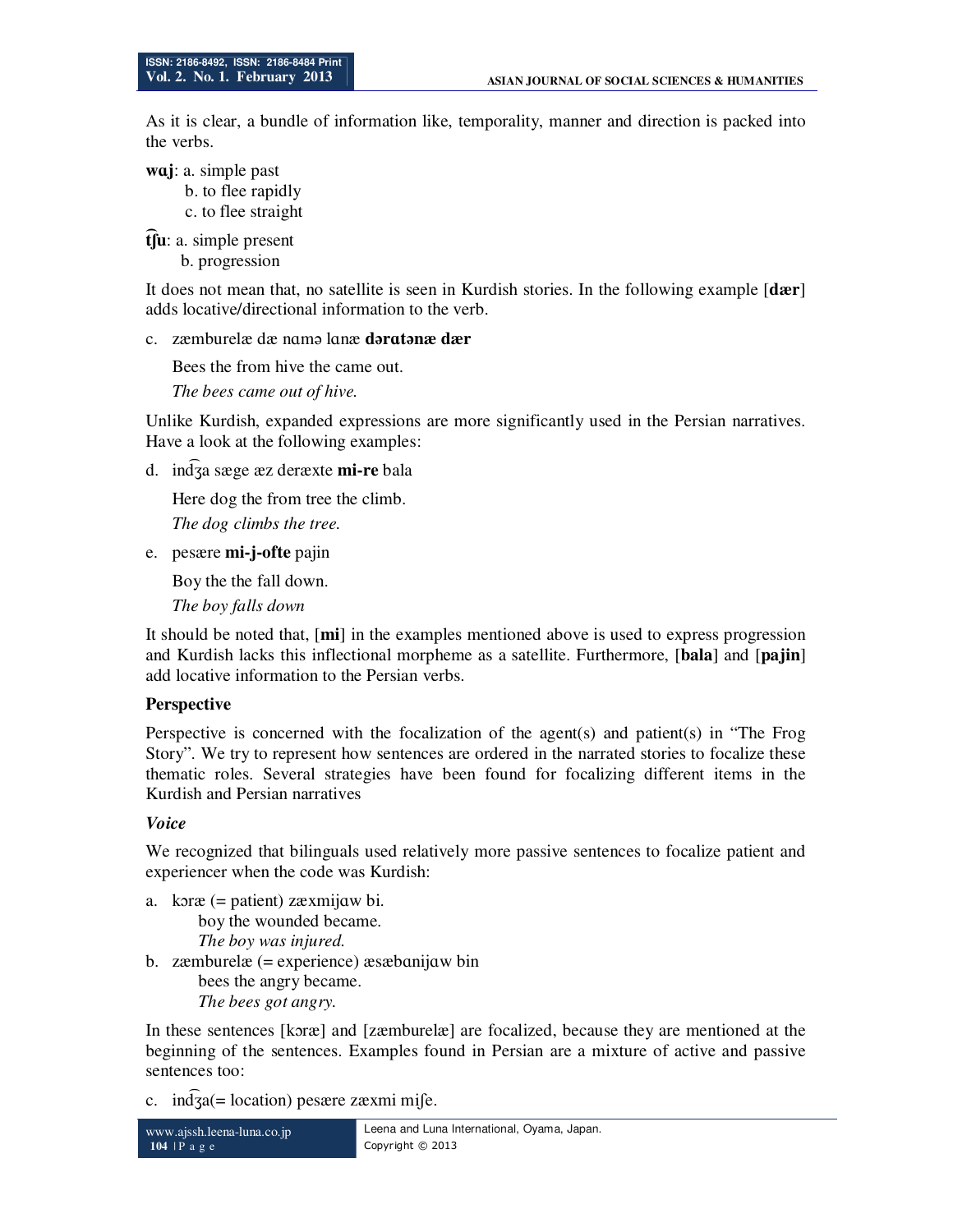Here boy the injured become. *The boy is injured.* 

d. zæmbura(= agents) beheʃ hæmle mikonæn.

bees the to him attack. *The bees make an attack on the boy.* 

In (c) and (d) location and agents are focalized respectively by coming first.

### *Word Order Variability*

It should be mentioned that both Kurdish and Persian make use of the same word order pattern, i.e. SOV. Kurdish, however, permits a much greater degree of flexibility in basic word order which can be observed in the frog stories narrated by the participants:

a. kɔræ ɑxər sær **dijɑw** qurwɑqægæ (kɔræ qurwɑqægæ ɑxər sær dijɑw).

boy the finally found frog the. *Finally, the boy could find the frog.* 

It is obvious that, this sentence is grammatical, but we should know that it is considered as a marked structure in which [**dijɑw**] is in the center of attention.

The same justification is true about Persian:

b. pesære **nega kærd** suraxæro ta ʃajæd ɢurbaɢæro pejda kone. (pesære nega kærd suraxæro ta fajæd curbaçæro pejda kone).

 boy the saw hole the to perhaps frog the find.  *The boy helplessly searched the hole to find the frog.* 

In the example above, basic word order is scrambled resulting in a marked structure, consequently [nega kærd] has been focalized. It is natural that this Persian structure is partially affected by the Kurdish word order rules.

### *Focus Marker*

[xu] is a widely used focus marker, found in Kurdish narratives. If we look at the following instances, we can figure out that the agent has been focalized and is more prominent:

**a. kɔræ** (FOC) (xu) sæge dine xwɑze nəd͡ʒɑte be.

boy the (FOC) dog the see want help it.

 *They boy want to help his dog.* 

We could not find any specific focus marker in the Persian narratives.

### **Connectivity**

It is important to know, how sentences are connected and lengthened in Kurdish narratives. In order to focalize these strategies, we will highlight the connectors i.e. conjunctions, in children's productions.

### *Conjunctions*

As we were analyzing Kurdish samples, we could find several different conjunctions in these versions:

Kurdish conjunctions: [kə] (that), [tɑ] (to), [ærejæ] (because), [u] (and).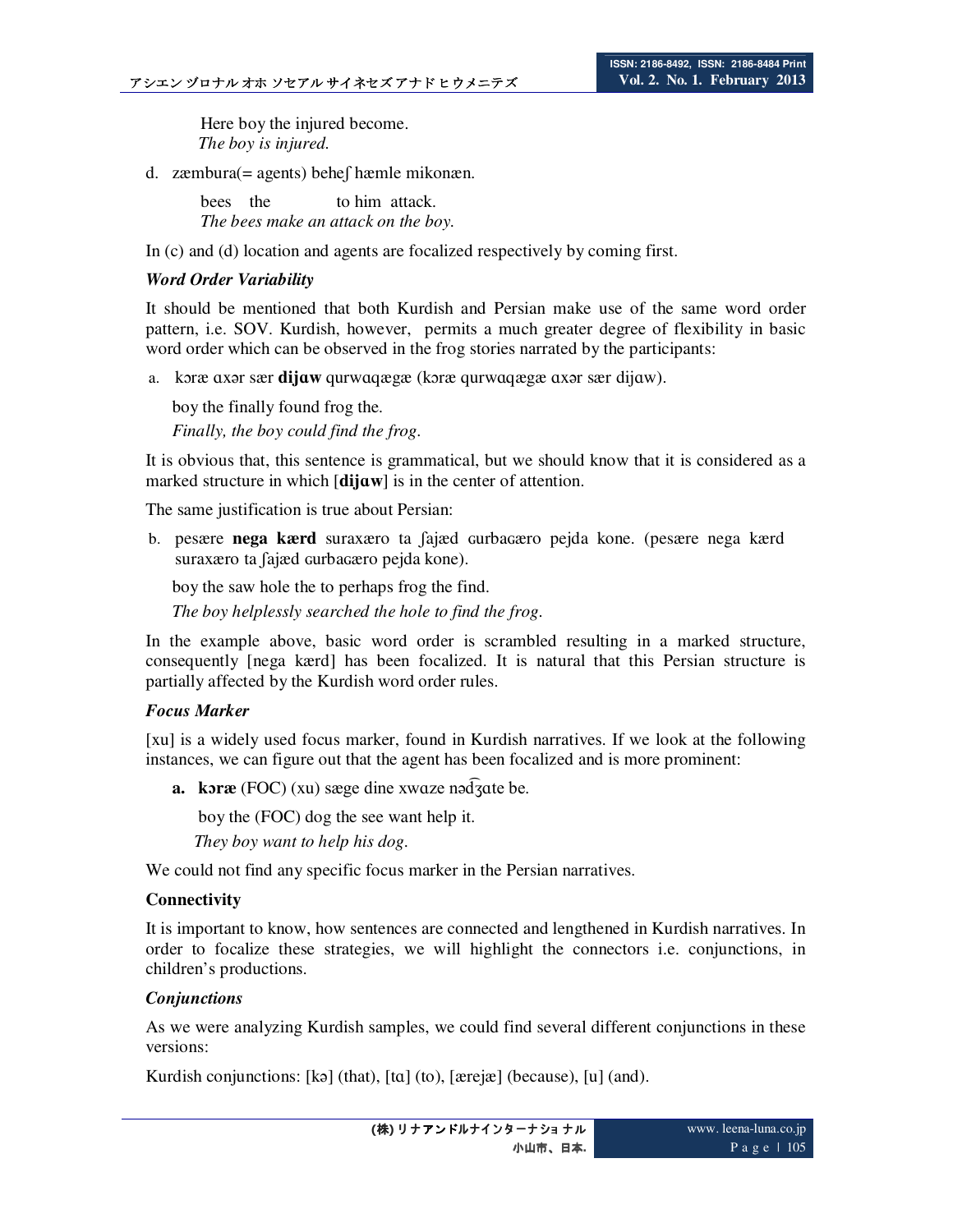It was also seen that bilinguals used different conjunctions when they switch to Persian language. [O] (and),  $[\text{ta}]$  (beacuse),  $[\hat{\text{t}}]$  (because).

#### *Embedding*

The frequency of embedded clauses was much higher in Kurdish narratives. When subjects switch to Persian, their sentences were mostly simple:

a. Kurdish: kɔræ gə qurwɑqæ gom kərdəgæ nijæzɑne t͡ʃæ bəke.

boy the that frog the lost no know what do. *The boy, who has lost his frog, does not know what he should do.* 

**b.** Persian: ind $\overline{3}$ a pesære gurbaçæro gom kærde.

here boy the frog the lost has. *The boy has lost his frog.* 

As it can be seen, the sentence produced in Ilami dialect (of Kurdish) is a complex sentence while the Persian equivalent has preferably a simple structure.

#### **CONCLUSION**

In this paper we tried to analyze the narratives produced by four bilinguals. In order to narrow down our analysis, we used a framework previously proposed by Berman & Slobin (1994). We aimed to show how such functional categories as voice, focus, and conjunctions are reflected in either language. We found some similarities and differences between Kurdish and Persian narratives. Generally, it can be said that Kurdish tends to use present perfect and simple past more frequently than simple present or present progressive in storytelling. On the other hand, simple present and present progressive are the basic tenses used in Persian narratives. Additionally, the participants used more lexical temporal items in their Kurdish stories like [bæd], [əmd͡ʒɑ], [egəl], [wæxtegə], [ʃuwæki], [ʃɑw] and [hæjægə]. Kurdish and Persian use both verbs and satellites (to different degrees though). More verb-framed expressions were found in the Kurdish stories as in the case of [wɑj] and [t͡ʃu]. Persian expressions seem to be more expanded as in the case of [mi] expressing progression. The sentences used in Kurdish and Persian are an amalgam of active and passive sentences. It seems that bilinguals tend to passivize the sentences in Kurdish. Flexible word order in Kurdish and Persian allows bilinguals to produce more marked sentences like: "koræ axar sær **dijɑw** qurwɑqægæ" (= kɔræ qurwɑqægæ ɑxər sær dijɑw) and "pesære **nega kærd** suraxæro ta fayæd curbaçæro pejda kone" (= pesære suraxæro nega kærd ta fayæd curbaçæro pejda kone) in Persian. A specific focus marker found in Ilami dialect was [xu] used to focalize the topic of the sentence "kɔræ", however, we could not find any focus marker in Persian narratives. Bilinguals used some conjunctions like: [kə], [tɑ], [ærejæ] and [u] in Kurdish and [o], [ta], [tʃon] in Persian. It was also shown that Kurdish sentences are more complicated than Persian sentences and it can be as a matter of proficiency. Bilinguals have a better command of Kurdish than Persian. This is why they produce more complicated sentences in Kurdish rather than Persian. We should not forget that these conclusions cannot be generalized to all Persian or Ilami structures, since our analysis is exclusively based on the narrated stories.